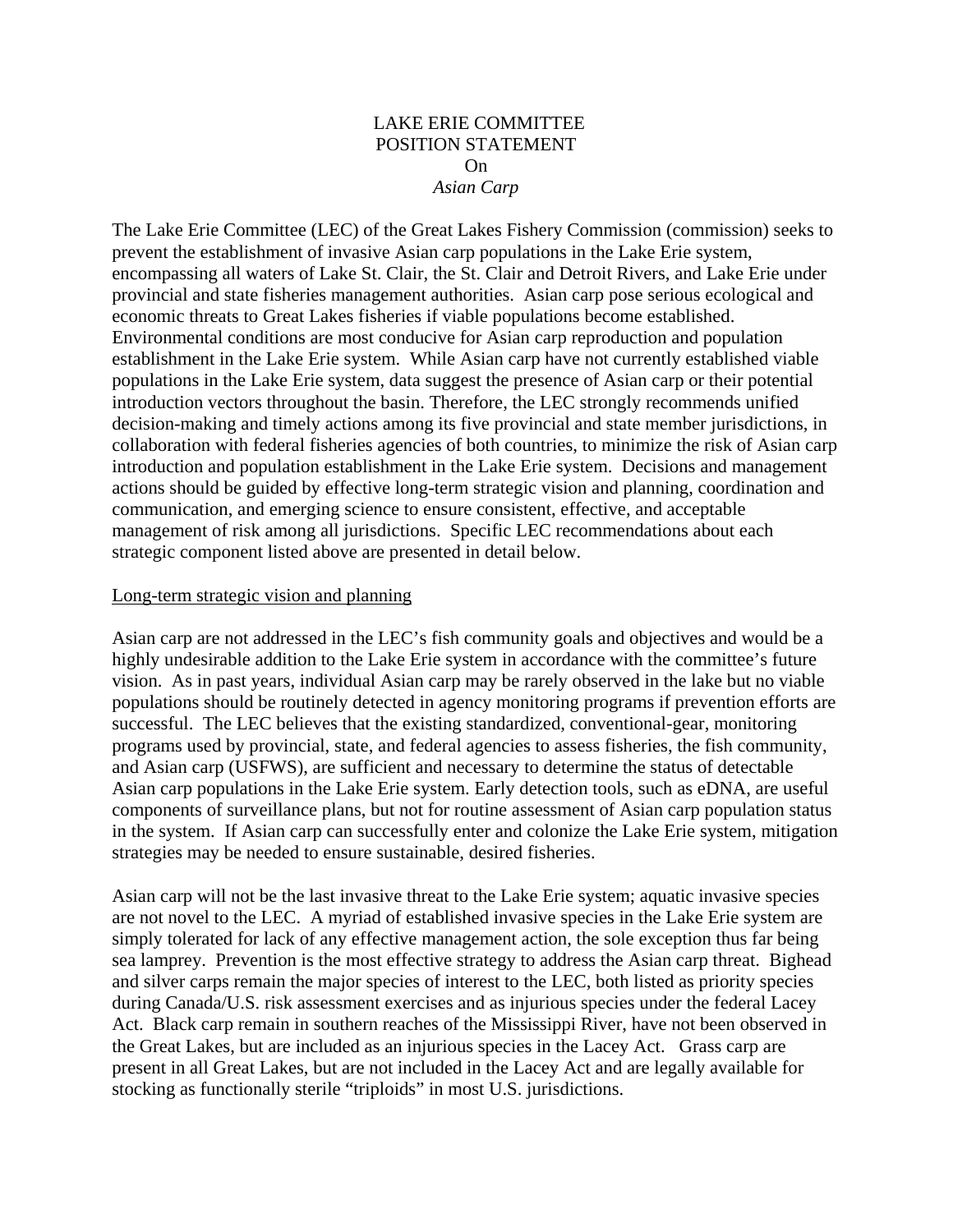The LEC recommends

- priority focus on the identification of specific population sources and introduction vectors that pose the greatest risk of establishment of bighead and silver carp, including waterway connections, live-fish haulers for human food consumption or bait, and incidental direct stocking with other target species,
- priority focus on regulatory and enforcement actions to minimize the risk of bighead or silver carp entry into the Lake Erie system through identified vectors,
- secondary focus on gaps in conventional assessment programs (gears, sampling design), which should be informed by analysis of potential sources of fishes/DNA and existing monitoring efforts,
- use of current early detection techniques (e.g., eDNA) solely for the identification of potential source populations, pathways of introduction, or early stages of colonization, when conventional gears are ineffective, and
- judicious use of monitoring efforts to provide insights on sources and vectors of carp introduction.

## Coordination and Communication

The LEC recognizes and applauds the extensive efforts of federal Canadian and U.S. agencies, in collaboration with various non-federal partners, to assess the risk of Asian carp to the Great Lakes, to minimize the risk of their mass introduction into the Great Lakes through a primary pathway, the Chicago Area Waterway System (CAWS). Efforts in the CAWS have been directed by the Asian Carp Regional Coordinating Committee (ACRCC), consisting of federal, state, and local agencies in the Great Lakes region. Formal inter-jurisdictional fisheries representation on the ACRCC is provided through the commission. Recognizing that the CAWS is a primary vector of concern for introduction of Asian carp into Lake Michigan that must be contained, the LEC duly notes that additional vectors of introduction have received much less attention, particularly within the Lake Erie system.

The Asian carp threat to the Great Lakes has received significant media attention and captured public and political interests in both nations. The LEC recognizes that these interests must be sufficiently addressed by consistent and timely communication to stakeholders, other levels of government, and media about coordinated interagency efforts that effectively minimize the risk of Asian carp establishment in the Lake Erie system.

The LEC recommends

- support for ongoing collaborative efforts that effectively minimize the risk of Asian carp introduction into the Great Lakes through the CAWS and other risky pathways, as identified in peer-reviewed risk assessments,
- continued use of the commission, as a formal member of the ACRCC with bi-national representation of Lake Erie fisheries managers, to coordinate focussed actions in the CAWS that specifically address interests and concerns of Lake Erie fisheries jurisdictions,